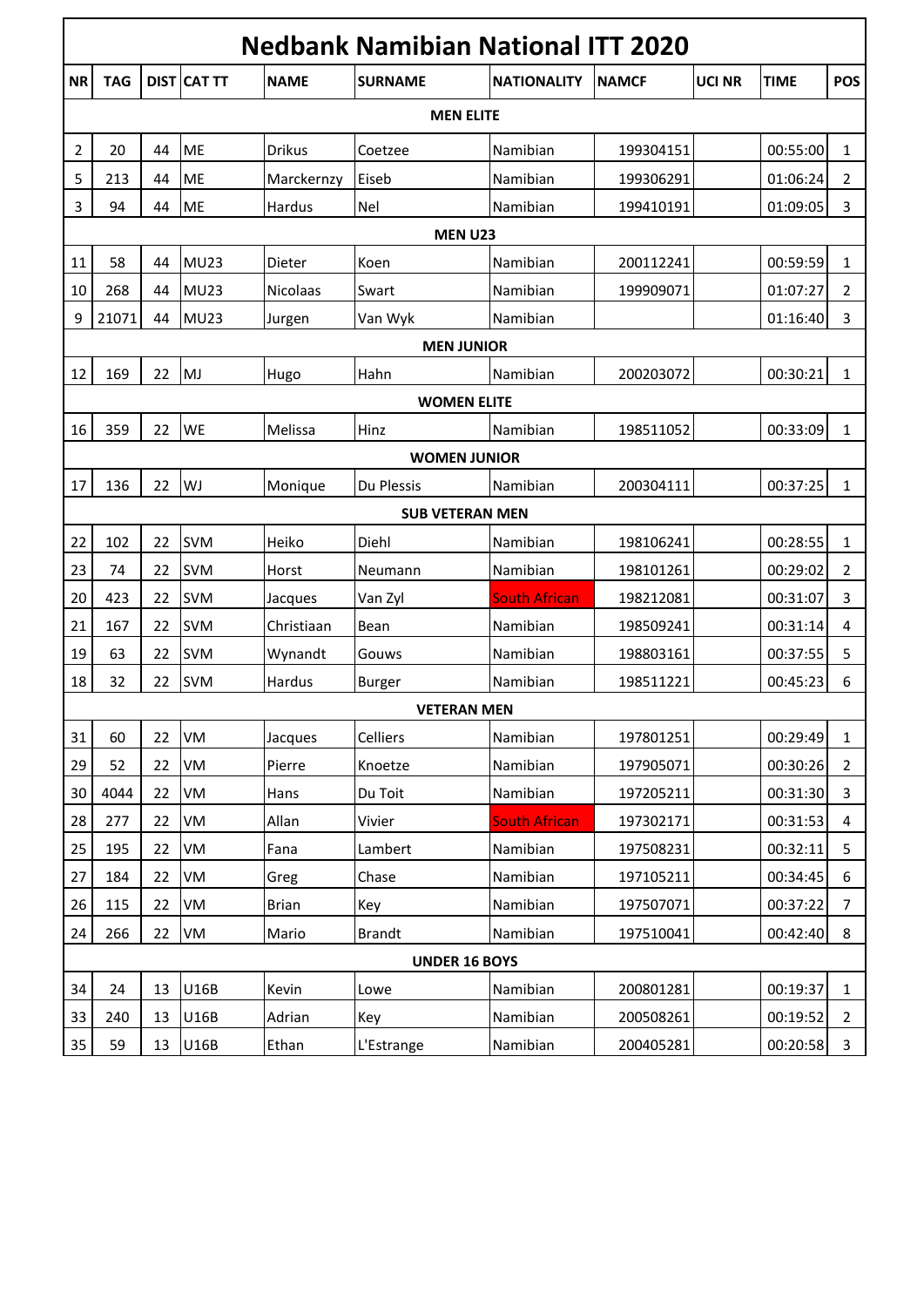| <b>NR</b>             | <b>TAG</b>               |    | <b>DIST CAT TT</b> | <b>NAME</b> | <b>SURNAME</b>          | <b>NATIONALITY</b>   | <b>NAMCF</b> | <b>UCI NR</b> | <b>TIME</b> | <b>POS</b>     |  |
|-----------------------|--------------------------|----|--------------------|-------------|-------------------------|----------------------|--------------|---------------|-------------|----------------|--|
|                       | <b>SUB VETERAN WOMEN</b> |    |                    |             |                         |                      |              |               |             |                |  |
| 45                    | 166                      | 22 | <b>SVETWOM</b>     | Silke       | <b>BEAN</b>             | Namibian             | 198803091    |               | 00:33:46    | $\mathbf{1}$   |  |
| 43                    | 21                       | 22 | <b>SVETWOM</b>     | Michelle    | Doman                   | <b>South African</b> | 198712191    |               | 00:34:45    | 2              |  |
| 38                    | 21903                    | 22 | <b>SVETWOM</b>     | Sonja       | Obholzer                | Namibian             | 198104121    |               | 00:38:12    | 3              |  |
| 41                    | 30                       | 22 | <b>SVETWOM</b>     | Maike       | <b>Bochert</b>          | Namibian             | 198101071    |               | 00:38:56    | 4              |  |
|                       | <b>VETERAN WOMEN</b>     |    |                    |             |                         |                      |              |               |             |                |  |
| 42                    | 16                       | 22 | <b>VETWOM</b>      | Anneke      | Steenkamp               | Namibian             | 197403051    |               | 00:37:09    | $\mathbf{1}$   |  |
| 40                    | 254                      | 22 | <b>VETWOM</b>      | Sandra      | Lippert                 | German               | 198010101    |               | 00:37:44    | $\overline{2}$ |  |
| 37                    | 265                      | 22 | VETWOM             | Nancy       | <b>Brandt</b>           | Namibian             | 197701251    |               | 00:45:51    | 3              |  |
|                       | <b>MASTER MEN</b>        |    |                    |             |                         |                      |              |               |             |                |  |
| 49                    | 382                      | 22 | <b>MM</b>          | Louis       | Peens                   | <b>RSA</b>           | 196901171    |               | 00:31:30    | $\mathbf{1}$   |  |
| 50                    | 138                      | 22 | MM                 | <b>Nick</b> | Du Plessis              | Namibian             | 196904261    |               | 00:32:29    | 2              |  |
| 46                    | 90                       | 22 | <b>MM</b>          | Tiaan       | <b>Nel</b>              | Namibian             | 197005191    |               | 00:36:10    | 3              |  |
| 47                    | 346                      | 22 | <b>MM</b>          | Frank       | Bombosch                | Namibian             | 196808241    |               | 00:20:14    | DQ             |  |
|                       |                          |    |                    |             | <b>GRAND MASTER MEN</b> |                      |              |               |             |                |  |
| 53                    | 8262                     | 13 | <b>GMM</b>         | Jean        | <b>Marais</b>           | <b>South African</b> | 195712271    |               | 00:19:45    | $\mathbf{1}$   |  |
| 51                    | 144                      | 13 | <b>GMM</b>         | Klaus       | Schade                  | German               | 195905041    |               | 00:24:08    | $\overline{2}$ |  |
| 52                    | 4926                     | 13 | <b>GMM</b>         | Hans-Peter  | Drobisch                | German               | 195512021    |               | 00:25:22    | 3              |  |
| <b>UNDER 16 GIRLS</b> |                          |    |                    |             |                         |                      |              |               |             |                |  |
| 56                    | 21904                    | 13 | U16G               | Fiona       | Vorster                 | Namibian             |              |               | 00:24:44    | $\mathbf{1}$   |  |
| 57                    | 14457                    | 13 | U16G               | Ada         | Kahl                    | <b>South African</b> | 200510071    |               | 00:24:51    | $\overline{2}$ |  |
| 54                    | 377                      | 13 | U16G               | Catherine   | <b>Brandt</b>           | Namibian             | 200501111    |               | 00:27:47    | 3              |  |
| 55                    | 20192                    | 13 | U16G               | Lené        | Du Plessis              | Namibian             | 200403261    |               | <b>DNF</b>  | <b>DNF</b>     |  |

|    | <b>MASTER WOMEN</b>   |     |             |           |                       |                      |           |            |                |  |  |  |
|----|-----------------------|-----|-------------|-----------|-----------------------|----------------------|-----------|------------|----------------|--|--|--|
| 59 | 82                    | 13  | <b>MWOM</b> | Karin     | <b>Brockmann</b>      | Namibian             | 196207251 | 00:26:24   | $\mathbf{1}$   |  |  |  |
|    | <b>UNDER 14 BOYS</b>  |     |             |           |                       |                      |           |            |                |  |  |  |
| 62 | 72                    | 13  | <b>U14B</b> | Roger     | Suren                 | Namibian             | 200709151 | 00:25:24   | $\mathbf{1}$   |  |  |  |
|    | <b>UNDER 14 GIRLS</b> |     |             |           |                       |                      |           |            |                |  |  |  |
| 63 | 21905                 | 13  | <b>U14G</b> | Laura     | Engling               | Namibian             | 200605191 | 00:25:12   | $\mathbf{1}$   |  |  |  |
| 66 | 435                   | 13  | <b>U14G</b> | Delsia    | Janse van Vuuren      | Namibian             | 200711291 | 00:25:20   | 2              |  |  |  |
| 64 | 364                   | 13  | <b>U14G</b> | Kylie     | Dickerson             | Namibian             | 200704131 | <b>DNF</b> | <b>DNF</b>     |  |  |  |
|    | <b>UNDER 12 BOYS</b>  |     |             |           |                       |                      |           |            |                |  |  |  |
| 70 | 418                   | 13  | <b>U12B</b> | Nathan    | Chase                 | Namibian             | 200809201 | 00:22:13   | 1              |  |  |  |
| 68 | 23                    | 13  | <b>U12B</b> | Sean      | Lowe                  | Namibian             | 200801181 | 00:23:52   | 2              |  |  |  |
| 67 | 251                   | 13  | <b>U12B</b> | Marco     | <b>Thiel</b>          | Namibian             |           | 00:23:54   | 3              |  |  |  |
|    |                       |     |             |           | <b>UNDER 12 GIRLS</b> |                      |           |            |                |  |  |  |
| 75 | 253                   | 13  | <b>U12G</b> | Rosemarie | Thiel                 | Namibian             |           | 00:30:06   | $\mathbf{1}$   |  |  |  |
| 73 | 21901                 | 13  | <b>U12G</b> | Marinelle | Lambert               | Namibian             |           | 00:30:43   | 2              |  |  |  |
| 71 | 20633                 | 13  | <b>U12G</b> | Anke      | Kahl                  | <b>South African</b> | 200903201 | 00:34:37   | 3              |  |  |  |
|    | <b>UNDER 10 BOYS</b>  |     |             |           |                       |                      |           |            |                |  |  |  |
| 79 | 417                   | 6.5 | <b>U10B</b> | Micah     | Chase                 | Namibian             | 201102081 | 00:11:32   | $\mathbf{1}$   |  |  |  |
| 77 | 438                   | 6.5 | <b>U10B</b> | Luke      | Coomer                | Namibian             | 201106112 | 00:11:44   | $\overline{2}$ |  |  |  |